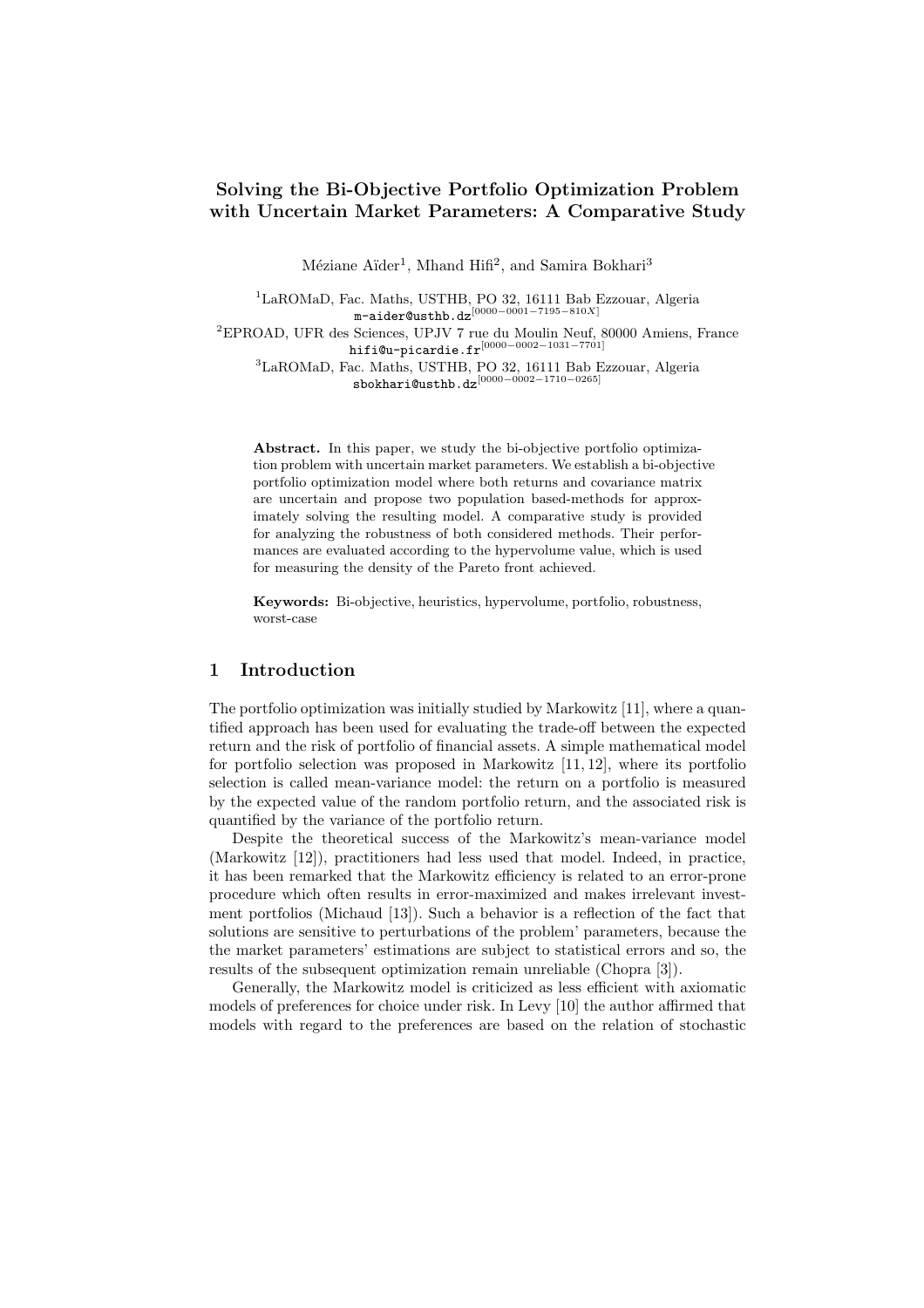dominance or on the expected utility theory. For that reason, Ballestero and Romero [2] suggested maximizing the investor expected utility of returns over the efficient frontier.

Several studies-based techniques have been suggested to reduce the sensitivity of the Markowitz-optimal portfolios to input uncertainty. Indeed, a first technique has been proposed by Chopra [4] and Frost and Savarino [7], where they suggested to constrain the portfolio weights. In fact, Chopra [4] proposed the use of the James-Stein estimator for evaluating the means while Frost and Savarino [7] proposed the use of Bayesian estimation of means and covariances.

These techniques reduce the sensitivity of the portfolio composition to the parameter estimates, but they are not able to provide any guarantees on the risk-return performance of the portfolio. Recently scenario-based stochastic programming models have also been proposed for handling the uncertainty in parameters. All approaches cited above do not provide any hard guarantees on the portfolio performance and become very inefficient as the number of assets grows.

In this paper we propose alternative deterministic models that are robust to parameters uncertainty and estimation errors (Markowitz [11]) and how to formulate and solve the bi-objective portfolio optimization problems under uncertainty. The perturbations in the market parameters are modeled as unknown, bounded, where the worst case criterion related to these perturbations. In order to achieve the robust efficient frontier, we propose to two alternative solutions which are based upon population- based heuristics: (i) NSGA-II (Non-Dominated Sorting Genetic Algorithm  $-$  Klalyanmoy  $[8, 9]$  and (ii) SPEA2 (Strength Pareto Evolutionary Algorithm – Eckart *et al.* [5]).

### 2 Bi-objective portfolio optimization under uncertainty

Let *n* be the assets (the cardinality of the set  $I = \{1, \ldots, n\}$ ) with random rates of returns  $\xi_1, \ldots, \xi_n$ . The rates of the returns to determine are  $E[\xi_1], \ldots, E[\xi_n]$ . We set  $\mu_i = E[\xi_i]$ . The risk can be used to represent what is unknown about a portfolio, which is generally represented by the variance of the portfolio, denoted  $\sigma^2$ . In this case, the variance of a random variable is represented by  $\sigma^2 = E(\xi^2)$  $(\bar{\xi})^2$ . The variance of the portfolio can be computed using the covariance  $\sigma_{ij}$ between assets *i* and *j*.

#### 2.1 *A deterministic model*

Several ways can be used for determining the risk, such as *value at risk*, *variance covariance approach* and *conditional value at risk* (Alexander *et al.* [1]). The standard bi-objective deterministic portfolio programme can be stated as follows:

$$
(P_{Dp}):
$$
 max  $\sum_{i=1}^{n} \mu_i x_i$ ; min  $\sum_{i=1}^{n} \sum_{j=1}^{n} \sigma_{ij} x_i x_j$ , s.t.  $\sum_{i=1}^{n} x_i = 1$ ,  $x_i \ge 0$ ,  $i \in I$ .

Of course, other additional objective functions have been considered in literature, like surplus variance, cardinality, portfolio value at risk, annual dividend and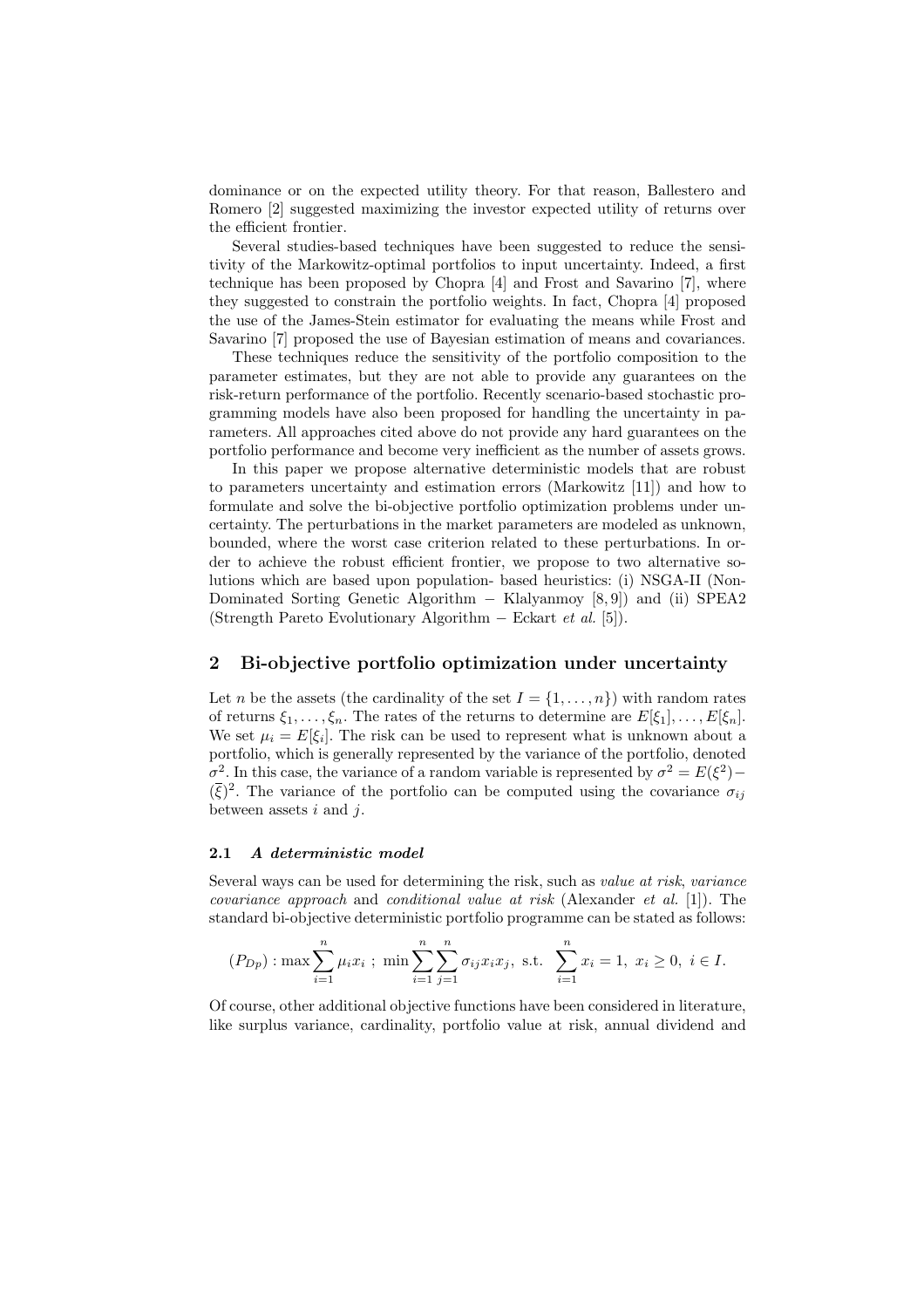asset ranking (Ehrgott *et al.* [6] and Subbu *et al.* [14]). These objective functions often depend on the investors type of demand.

#### 2.2 *Using uncertain parameters*

Assume that the expected return vector  $\mu_i$ ,  $i = 1, \ldots, n$ , and the covariance matrix  $\sigma_{ij}$  may take the form of intervals:

$$
U_{\mu} = \{\mu \mid \underline{\mu} \le \mu \le \overline{\mu}\} \text{ and } U_{\sigma_{ij}} = \{\sigma_{ij} \mid \underline{\sigma}_{ij} \le \sigma_{ij} \le \overline{\sigma}_{ij}\}, \sigma_{ij} \ge 0, i \in I, j \in I,
$$

where  $\mu$ ,  $\overline{\mu}$ ,  $\underline{\sigma}_{ij}$  and  $\overline{\sigma}_{ij}$  denote both lower and upper bounds of the intervals.  $U_{\mu}$  and  $U_{\sigma_{ij}}$  are the respective sets of uncertainty characterizing  $\mu$  and  $\sigma$ . The restriction  $\sigma_{ij} \geq 0$  indicates that  $\sigma$  is a symmetric positive semi-definite matrix which is a necessary property for the uncertain  $\sigma_{ij}$  to be a covariance matrix.

Hence, the uncertain bi-objective portfolio optimization is given as follows:

$$
(P_{Up})\begin{cases} \max f_1(x) = \sum_{i=1}^{n} \mu_i x_i \\ \min f_2(x) = \sum_{i=1}^{n} \sum_{j=1}^{n} \sigma_{ij} x_i x_j \\ \text{s.t.} \qquad \sum_{i=1}^{n} x_i = 1 \\ x_i \ge 0, i \in I, \end{cases} (1)
$$

where  $\mu_i \in [\underline{\mu}_i, \overline{\mu}_i]$  and  $\sigma_{ij} \in [\underline{\sigma}_{ij}, \overline{\sigma}_{ij}], i \in I, j \in I$ .

Herein, we propose to extend the model  $(P_{Up})$  (described above) by introducing the worst-case criterion. Indeed, the robustness of the strategy can be guaranteed by using a *min-max formulation* to ensure optimal *worst-case performance*.

Let  $U_{\mu}$  and  $U_{\sigma_{ij}}$  be the respective uncertainty sets associated to  $\mu$  and  $\sigma$ . The worst-case return can be formulated as follows:

worst-case return = min 
$$
\sum_{i=1}^{n} \mu_i x_i
$$
,  $x_i \ge 0$ ,  $i \in I$ .

By using the min-max representation described above, the worst-case robust multi-objective portfolio optimization formulation (denoted  $P_{U\omega}$ ) can be written as follows:

$$
(P_{U\omega})\begin{cases}\n\max_{x \in X} \min_{\mu_i \in U_{\mu}} f_1(x) = \sum_{\substack{i=1 \ i \neq j}}^n \mu_i x_i \\
\min_{x \in X} \max_{\sigma_{ij} \in U_{\sigma_{ij}}} f_2(x) = \sum_{\substack{i=1 \ i \neq j}}^n \sum_{j=1}^n \sigma_{ij} x_i x_j \\
\text{s.t.} \qquad \sum_{\substack{i=1 \ i \neq j}}^n x_i = 1 \\
x_i \ge 0, i \in I.\n\end{cases} (2)
$$

where  $\mu_i \in [\underline{\mu}_i, \overline{\mu}_i]$  and  $\sigma_{ij} \in [\underline{\sigma}_{ij}, \overline{\sigma}_{ij}]$  for  $i \in I$  and  $j \in I$ .